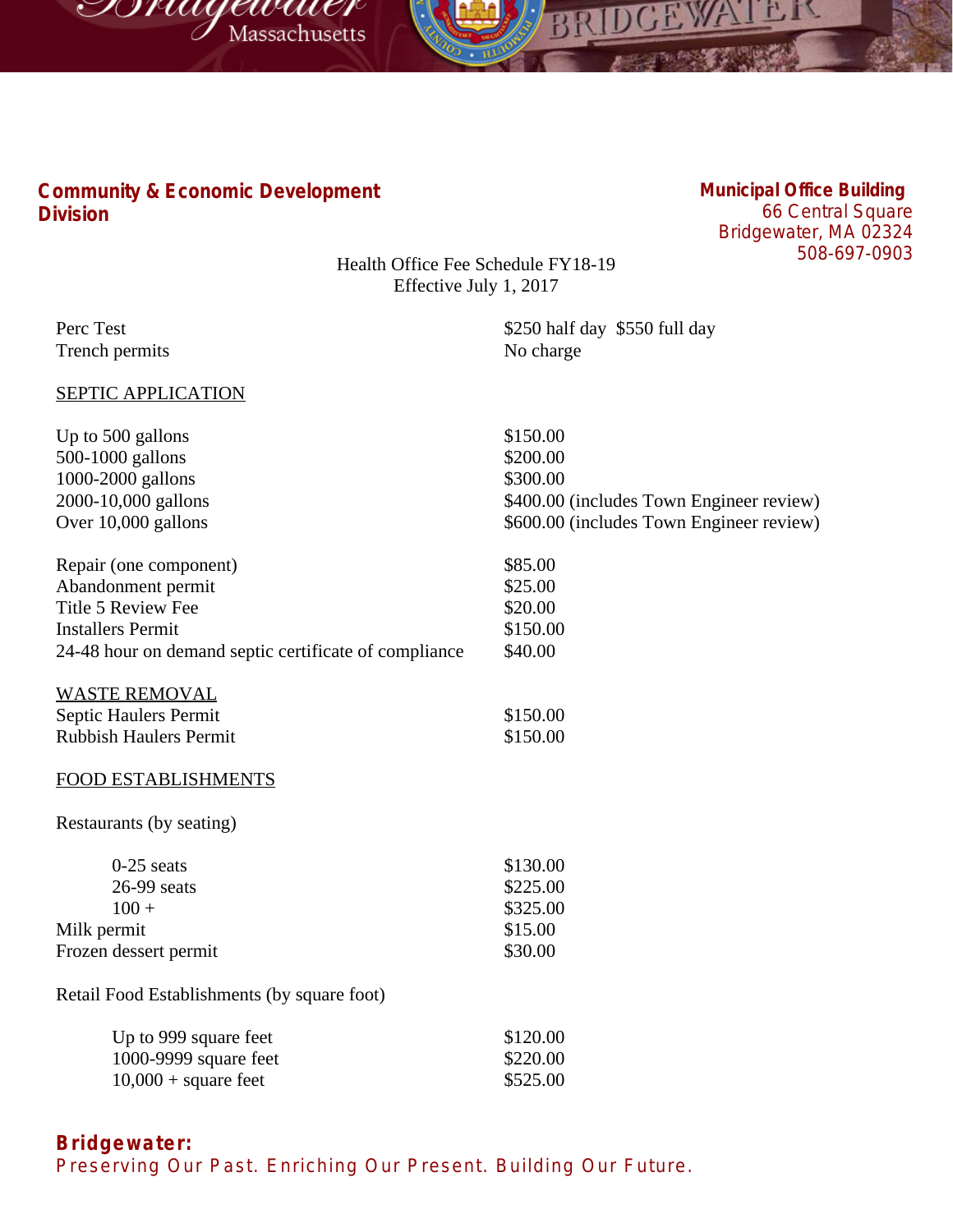



## **Municipal Office Building**

1.1

DGEWA

**BESTERN AT** 

66 Central Square Bridgewater, MA 02324 903

|                                                                                                   | Bridgewater, MA UZ.                                                                     |
|---------------------------------------------------------------------------------------------------|-----------------------------------------------------------------------------------------|
| <b>Residential Kitchen Permits</b><br><b>Temporary Food Permit</b><br><b>Catering Permits</b>     | 508-697-0<br>\$140.00 (includes inspection fee)<br>\$50.00 (one day permit)<br>\$100.00 |
| Mobile food permits                                                                               | \$100.00 (yearly) \$60.00 (seasonal)                                                    |
| Tobacco permits<br>Tanning facility permits                                                       | \$150.00<br>\$100.00                                                                    |
| <b>TATTOOS</b>                                                                                    |                                                                                         |
| Tattoo establishment<br>Individual tattoo permit                                                  | \$150.00<br>\$100.00                                                                    |
| <b>PIERCING</b>                                                                                   |                                                                                         |
| Piercing Establishment<br>Individual piercing permit                                              | \$150.00<br>\$100.00                                                                    |
| <b>SWIMMING POOL PERMITS</b>                                                                      | \$125.00                                                                                |
| <b>SUMMER CAMPS</b>                                                                               | \$100.00                                                                                |
| <b>HOTELS</b>                                                                                     | \$100.00                                                                                |
| <b>WELL PERMITS</b>                                                                               | \$60.00 (irrigation) \$100.00 potable                                                   |
| <b>FUNERAL DIRECTOR</b><br><b>Burial Permits</b>                                                  | $$100.00$ (annually)<br>\$20.00                                                         |
| <b>HOUSING INSPECTIONS</b>                                                                        | \$100.00 (Inspection for license requirement)                                           |
| <b>FINES</b><br>Hearing for repeated violations                                                   | \$100.00                                                                                |
| <b>LATE FILING FEE</b><br>Beyond due date shown on application all licenses & permits<br>\$100.00 |                                                                                         |
| <b>WORK STARTED WITHOUT A PERMIT</b>                                                              | double the application fee $-$ no exceptions                                            |